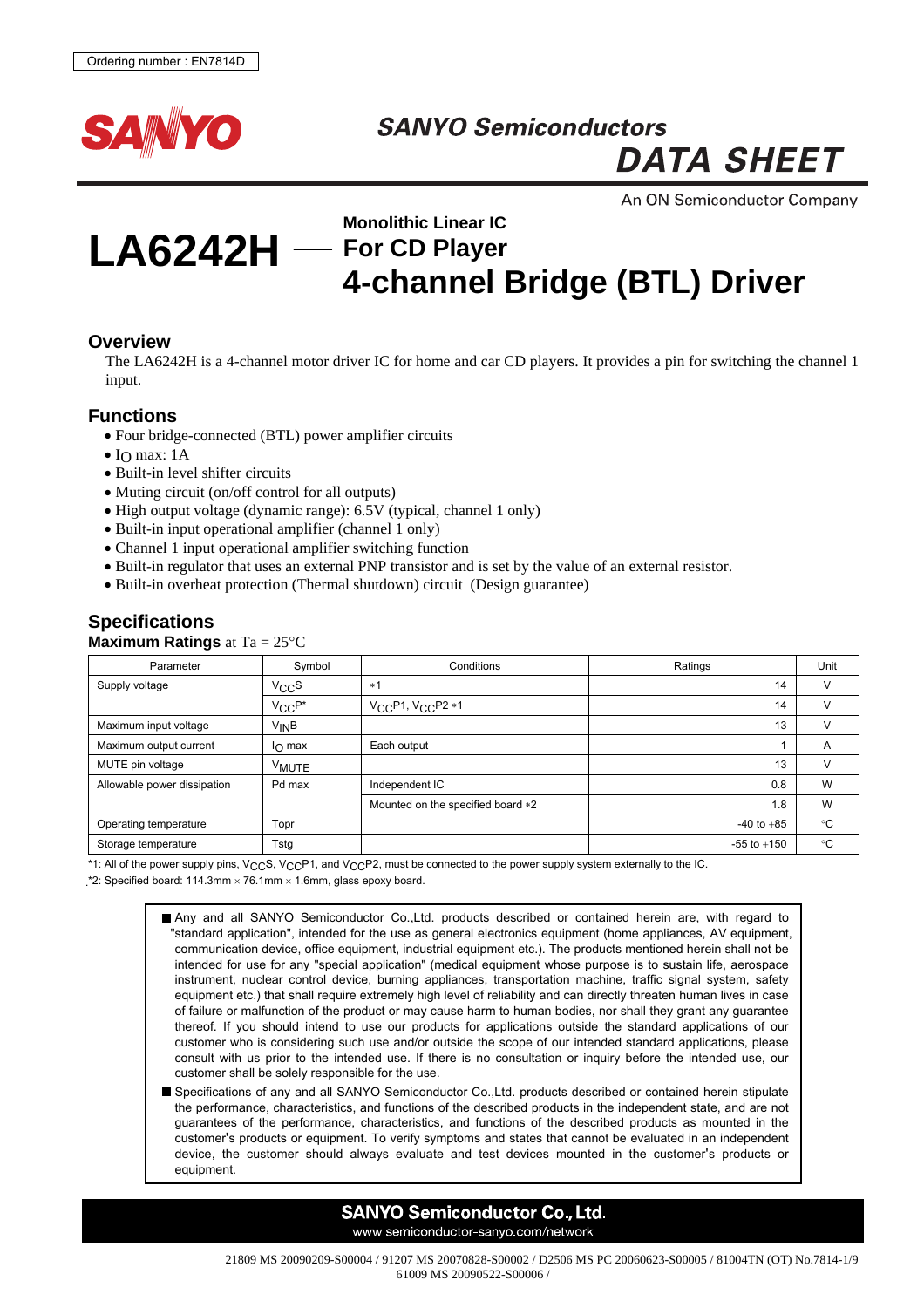## **LA6242H**

#### **Recommended Operating Conditions** at Ta = 25°C

| Parameter      | Symbol             | Conditions<br>. | Ratings                       | Unit |
|----------------|--------------------|-----------------|-------------------------------|------|
| Supply voltage | $V \cap \cap$<br>◡ |                 | $\overline{a}$<br>5 to<br>ں ا |      |

#### **Electrical Characteristics** at Ta =  $25^{\circ}$ C,V<sub>CC</sub>S = V<sub>CC</sub>P1 = V<sub>CC</sub>P2 = 8 V, VREF = 2.5 V, MUTE = 5 V

|                                                                 |                            |                                                                            | Ratings        |      |       | Unit           |
|-----------------------------------------------------------------|----------------------------|----------------------------------------------------------------------------|----------------|------|-------|----------------|
| Parameter                                                       | Symbol                     | Conditions                                                                 |                | typ  | max   |                |
| Overall                                                         |                            |                                                                            |                |      |       |                |
| Quiescent current 1                                             | I <sub>CC</sub> -ON        | All channel outputs on, MUTE pin: high                                     |                | 30   | 45    | mA             |
| Quiescent current 2                                             | I <sub>CC</sub> -OFF       | All channel outputs off, MUTE pin: low                                     |                | 5    | 10    | mA             |
| Muting function on voltage                                      | V <sub>MUTE</sub> -ON      | MUTE *1                                                                    | $\overline{2}$ |      |       | V              |
| Muting function off voltage                                     | V <sub>MUTE-OFF</sub>      | MUTE *1                                                                    |                |      | 0.5   | V              |
| Thermal shutdown                                                | <b>TSD</b>                 | $^\star 4$                                                                 | 150            | 175  | 200   | $^{\circ}C$    |
| <b>BTL Amplifier</b> (Channel 1) (Output Amplifier Block)       |                            |                                                                            |                |      |       |                |
| Input amplifier offset voltage                                  | VOFF_OP-AMP                | Channel 1, input operational amplifiers A and B                            | $-50$          |      | $+50$ | mV             |
| Output voltage                                                  | V <sub>O</sub> 1           | $R_1 = 8\Omega * 2$                                                        | 6.2            | 6.5  |       | V              |
| I/O gain                                                        | VG <sub>1</sub>            | $*3$                                                                       | 5.4            | 6    | 6.6   | Times          |
| Slew rate                                                       | SR <sub>1</sub>            | With the amplifier operating independently, twice                          |                | 0.5  |       | $V/\mu s$      |
|                                                                 |                            | the value measured between outputs *3,*4                                   |                |      |       |                |
| <b>Input Operational Amplifier</b>                              |                            |                                                                            |                |      |       |                |
| Output offset voltage                                           | $V$ OFF <sup>1</sup>       | Input operational amplifiers A and B                                       | $-10$          |      | $+10$ | mV             |
| OP-AMP_SINK                                                     | OP SINK                    | Input operational amplifier sink current                                   | 2              |      |       | mA             |
| OP-AMP_SOURCE                                                   | OP_SOURCE                  | Input operational amplifier source current                                 | 300            | 500  |       | μA             |
| <b>Input Operational Amplifier Switching</b>                    |                            |                                                                            |                |      |       |                |
| Input amplifier switching voltage 1                             | $V_{IN}1-SW$               | Channel 1, with input operational amplifier B<br>selected *5               |                |      | 0.5   | V              |
| Input amplifier switching voltage 2                             | $V_{IN}1-SW$               | Channel 1, with input operational amplifier A<br>selected *5               | $\overline{2}$ |      |       | $\vee$         |
| <b>BTL Amplifier</b> (Channels 2 to 4) (Output Amplifier Block) |                            |                                                                            |                |      |       |                |
| Output offset voltage                                           | $V$ OFF <sup>2</sup>       | Between the $+$ and $-$ outputs for each channel                           | $-50$          |      | $+50$ | mV             |
| Output voltage                                                  | V <sub>O</sub> 2           | $R_L = 8\Omega$ , between the + and - outputs for each<br>channel $*2$     | 5              | 5.4  |       | V              |
| I/O gain                                                        | VG <sub>2</sub>            |                                                                            | 5.4            | 6    | 6.6   | Multip<br>lier |
| Slew rate                                                       | SR <sub>2</sub>            | Amplifier independently, twice the value<br>measured between outputs *3,*4 |                | 0.5  |       | $V/\mu s$      |
| <b>Regulator Voltage</b>                                        |                            |                                                                            |                |      |       |                |
| VREG output voltage                                             | <b>VREG</b>                | $*6$                                                                       | 1.21           | 1.26 | 1.31  | V              |
| REG-IN sink current                                             | REG-IN-SINK                | The base current of the external PNP transistor                            | 5              | 10   |       | mA             |
| Line regulation                                                 | $\Delta V$ OLN             | $6V \leq V_{CC} \leq 12V$ , $I_{O} = 200mA$                                |                | 20   | 150   | mV             |
| Load regulation                                                 | $\Delta V$ <sub>O</sub> LD | 5mA $\leq$ $I_{\Omega}$ $\leq$ 200mA                                       |                | 50   | 200   | mV             |

\*1: When the MUTE pin is high, the outputs will be on, and when low, the outputs will be off. (In the amplifier output off state, the outputs are in the high-impedance state.) This operation applies to all channels.

\*2: The voltage across the load terminals when an 8Ω load is connected across the outputs. With the input either high or low. With the output in the saturated state.

\*3: The channel 1 input operational amplifier has a 0dB gain, i.e. it is a buffer amplifier.

\*4: Design guarantee value

\*5: When V<sub>IN</sub>1-SW is high, operational amplifier A operates, and when low, operational amplifier B operates.

\*6: For testing, short the REGOUT to the collector of the external PNP-transistor.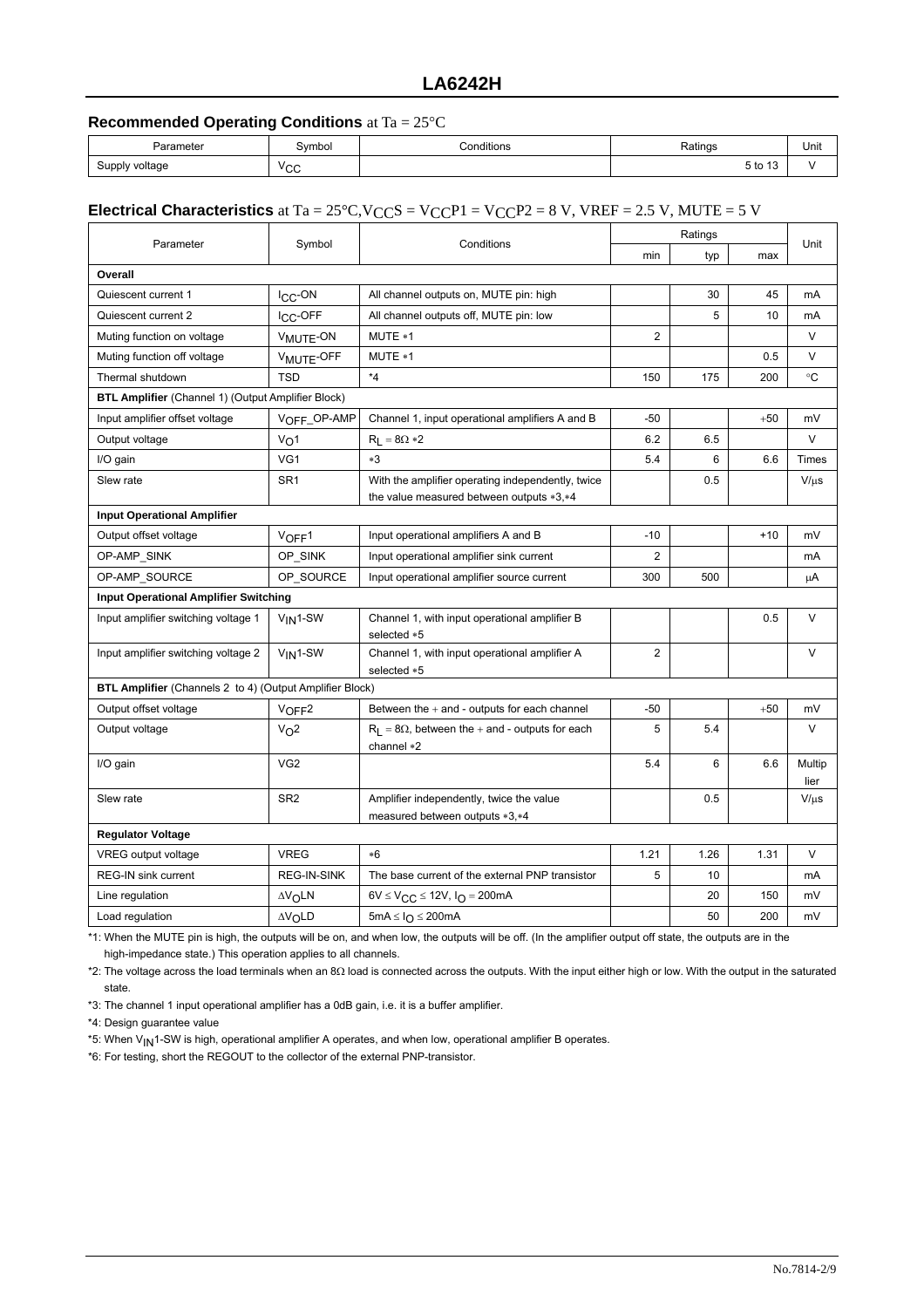## **Package Dimensions**

unit : mm (typ) 3234B



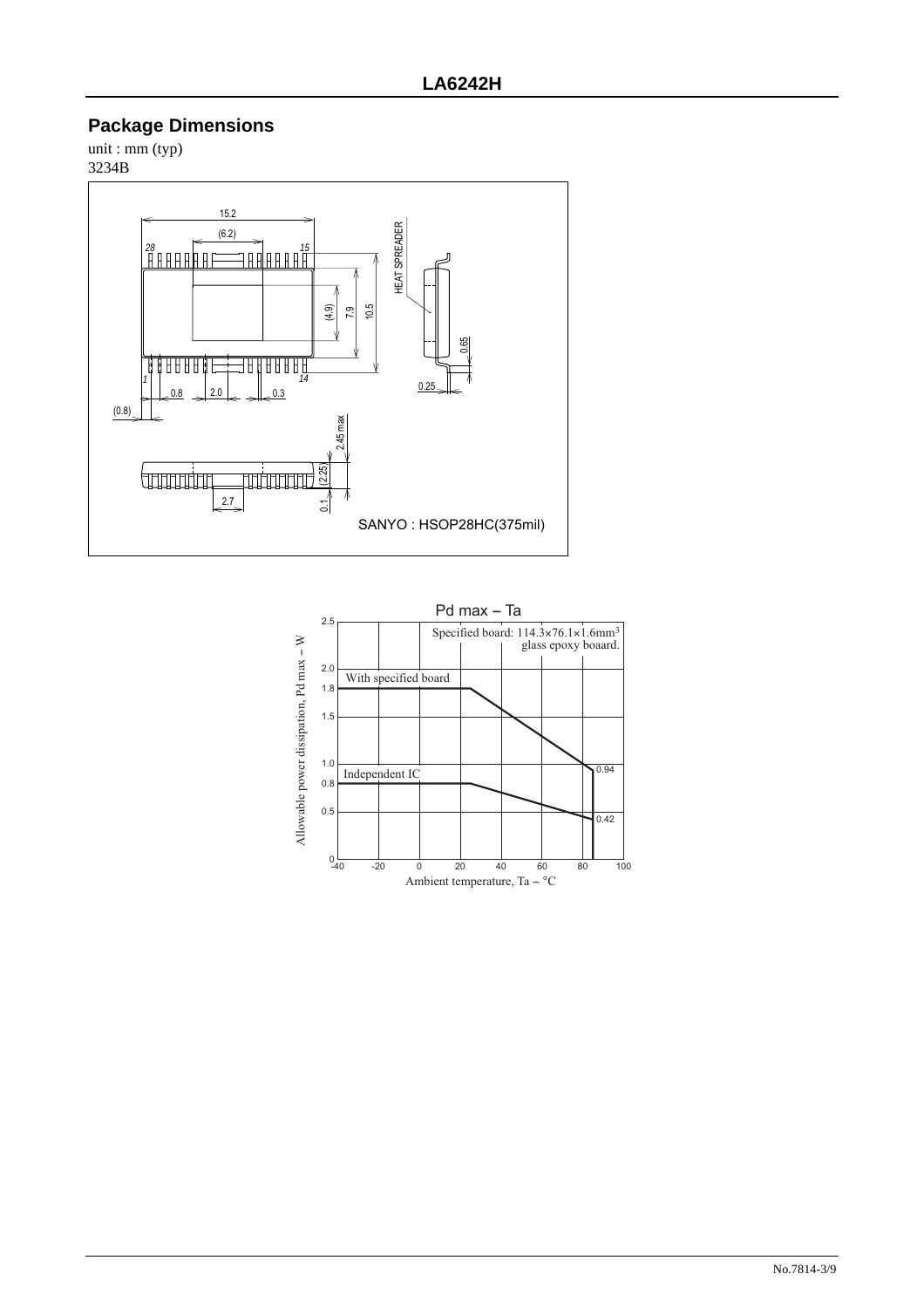## **Block Diagram**

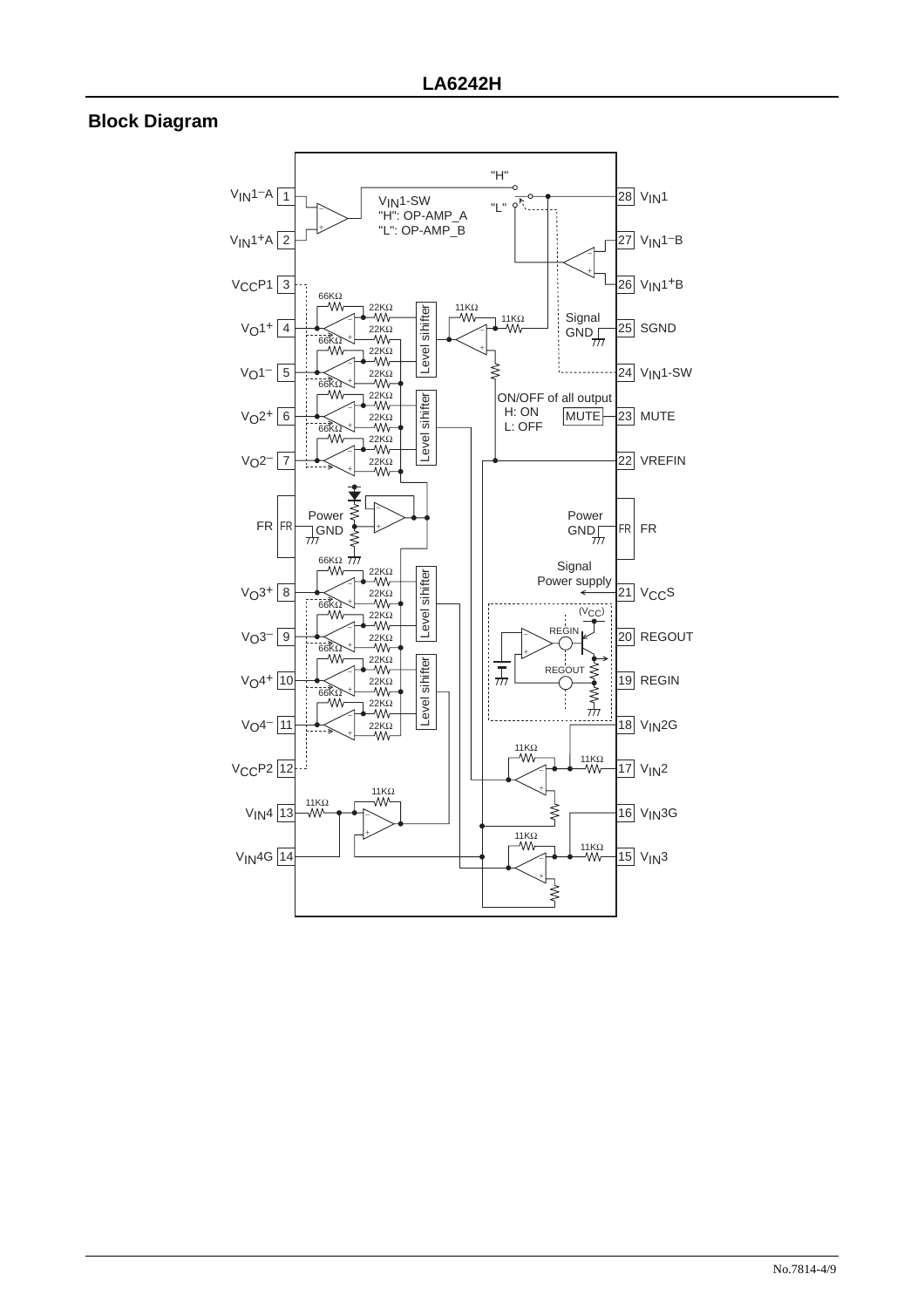## **Pin Functions**

| Pin No.      | Pin name                       | Pin description                                        |
|--------------|--------------------------------|--------------------------------------------------------|
| $\mathbf{1}$ | $V_{IN}1 - A$                  | Channel 1 input amplifier A inverting input            |
| 2            | $V_{IN}1+A$                    | Channel 1 input amplifier A non-inverting input        |
| 3            | V <sub>CC</sub> P <sub>1</sub> | Channels 1 and 2: power stage power supply             |
| 4            | $V_O1^+$                       | Channel 1 output $(+)$                                 |
| 5            | $V_O1^-$                       | Channel 1 output $(-)$                                 |
| 6            | $V_0$ <sup>2+</sup>            | Channel 2 output $(+)$                                 |
| 7            | $VO2-$                         | Channel 2 output $(-)$                                 |
| 8            | $VO3+$                         | Channel 3 output $(+)$                                 |
| 9            | $VO3-$                         | Channel 3 output $(-)$                                 |
| 10           | $V_0$ 4+                       | Channel 4 output (+)                                   |
| 11           | $VO4-$                         | Channel 4 output $(-)$                                 |
| 12           | V <sub>CC</sub> P <sub>2</sub> | Channels 3 and 4: power stage power supply             |
| 13           | $V_{IN}4$                      | Channel 4 input                                        |
| 14           | $V_{IN}$ 4G                    | Channel 4 input (gain adjustment)                      |
| 15           | $V_{IN}3$                      | Channel 3 input                                        |
| 16           | $V_{IN}$ 3G                    | Channel 3 input (gain adjustment)                      |
| 17           | $V_{IN}2$                      | Channel 2 input                                        |
| 18           | $V_{IN}$ 2G                    | Channel 2 input (gain adjustment)                      |
| 19           | <b>REGIN</b>                   | Base connection of external PNP transistor             |
| 20           | <b>REGOUT</b>                  | Regulator error amplifier input (+)                    |
| 21           | $V_{CC}S$                      | Signal system power supply                             |
| 22           | <b>VREFIN</b>                  | Reference voltage input                                |
| 23           | <b>MUTE</b>                    | Output on/off control                                  |
| 24           | $V_{IN}$ 1-SW                  | Channel 1 input operational amplifier switching        |
| 25           | SGND                           | Signal system ground                                   |
| 26           | $V_{IN}1+B$                    | Channel 1 amplifier B non-inverting input              |
| 27           | $V_{IN}1-B$                    | Channel 1 amplifier B inverting input                  |
| 28           | $V_{IN}1$                      | Channel 1 input and input operational amplifier output |

Note: • The center frame (FR) is used as the power system ground (P-GND). Along with the signal system ground (SGND), this level must be the lowest potential in the system.

• The V<sub>CC</sub>S (signal system power supply), V<sub>CC</sub>P1, and V<sub>CC</sub>P2 (output stage power supplies) must be shorted together externally.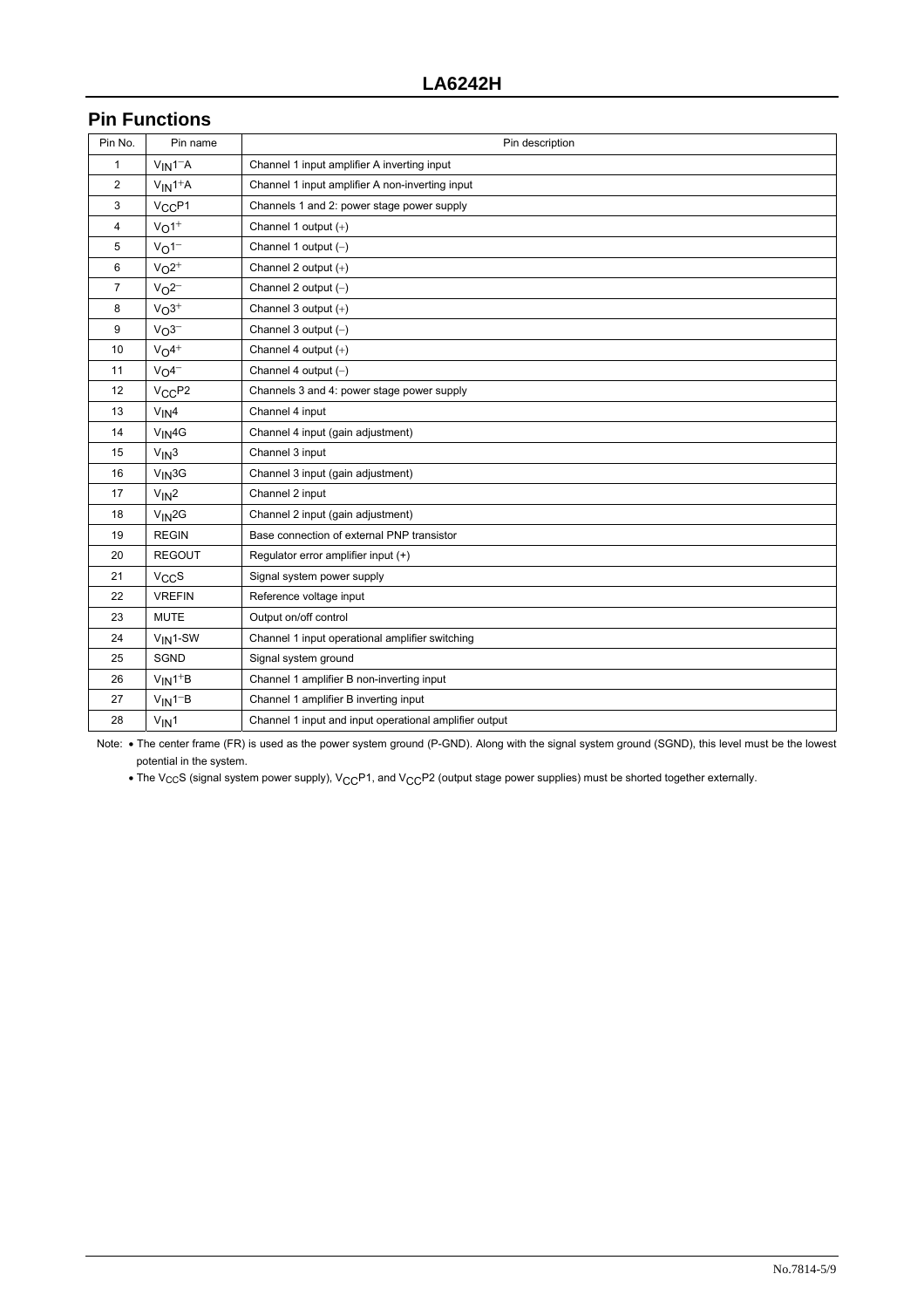## **Pin Description**

| Pin No.          | Pin name      | Function          | Description                                  | Equivalent circuit                                 |
|------------------|---------------|-------------------|----------------------------------------------|----------------------------------------------------|
| $\mathbf{1}$     | $V_{IN}1 - A$ | Input             | Inputs                                       |                                                    |
| $\overline{2}$   | $V_{IN}1+A$   | (channel 1)       | The total gain is set by setting the gain of | $V_{IN}1 -$ *<br>$V_{IN}1$                         |
| 26               | $V_{IN}1+B$   |                   | the input amplifier.                         | V <sub>CC</sub> S                                  |
| 27               | $V_{IN}1 - B$ |                   |                                              |                                                    |
| 28               | $V_{IN}1$     |                   |                                              | $\downarrow$<br>$\downarrow$                       |
|                  |               |                   |                                              |                                                    |
|                  |               |                   |                                              | $VIN1+$ *                                          |
|                  |               |                   |                                              | 300Ω<br><del>  X</del> W<br>$\uparrow^{300\Omega}$ |
|                  |               |                   |                                              |                                                    |
|                  |               |                   |                                              |                                                    |
|                  |               |                   |                                              |                                                    |
|                  |               |                   |                                              | ₹<br>SGND                                          |
|                  |               |                   |                                              |                                                    |
| 4                | $V_O1^+$      | Output            | Channel 1 output                             |                                                    |
| 5                | $V_O1^-$      | (channel 1)       |                                              | $\bigcirc$ $\vee_{{\mathsf{CC}}}$ s                |
|                  |               |                   |                                              | $\bigcirc$ $V_{CC}P$                               |
|                  |               |                   |                                              |                                                    |
|                  |               |                   |                                              | $\bigcirc$ $V_{O}1$                                |
|                  |               |                   |                                              |                                                    |
|                  |               |                   |                                              |                                                    |
|                  |               |                   |                                              |                                                    |
|                  |               |                   |                                              | SGND<br>ົ                                          |
| 6                | $V_0^2$       | Output            | Channel 2 to 4 outputs                       |                                                    |
| $\boldsymbol{7}$ | $V_02^-$      | (channels 2 to 4) |                                              | $\bigcirc$ $\vee_{\mathsf{CC}}$ s                  |
| 8                | $V_{O}3^{+}$  |                   |                                              | $\bigcirc$ $V_{CC}P$                               |
| 9                | $VO3-$        |                   |                                              |                                                    |
| 10               | $V_04^+$      |                   |                                              |                                                    |
| 11               | $V_{O}4^{-}$  |                   |                                              | ○ vo                                               |
|                  |               |                   |                                              |                                                    |
|                  |               |                   |                                              |                                                    |
|                  |               |                   |                                              |                                                    |
|                  |               |                   |                                              | SGND<br>$\rightarrow$                              |
| 23               | <b>MUTE</b>   | <b>MUTE</b>       | Controls the on/off states of the            |                                                    |
|                  |               |                   | corresponding channel output.                | V <sub>CC</sub> S                                  |
|                  |               |                   | $MUTE = high$ : Output on                    |                                                    |
|                  |               |                   | MUTE = low: Output off                       | ₩.                                                 |
|                  |               |                   | *: When the MUTE pin is open, the            |                                                    |
|                  |               |                   | outputs will be off. (The same as when       | <b>MUTE</b>                                        |
|                  |               |                   | the MUTE pin is low.)                        |                                                    |
|                  |               |                   |                                              | DOK <sup>Q</sup>                                   |
|                  |               |                   |                                              |                                                    |
|                  |               |                   |                                              | 100KΩ<br>SGND                                      |
|                  |               |                   |                                              |                                                    |
| 24               | $V_{IN}$ 1-SW | Channel 1 input   | Channel 1 input operational amplifier        |                                                    |
|                  |               | amplifier         | switching function. Either amplifier A or    | $V_{CC}S$                                          |
|                  |               | switching         | amplifier B is selected according to the     |                                                    |
|                  |               |                   | voltage applied to the VIN1-SW pin.          |                                                    |
|                  |               |                   | High: VIN_A                                  |                                                    |
|                  |               |                   | Low: V <sub>IN_</sub> B                      | $VIN1-SW$ 2kΩ<br>$2k\Omega$<br>-WV                 |
|                  |               |                   |                                              |                                                    |
|                  |               |                   |                                              |                                                    |
|                  |               |                   |                                              |                                                    |
|                  |               |                   |                                              | SGND                                               |
|                  |               |                   |                                              |                                                    |
|                  |               |                   |                                              |                                                    |

Continued on next page.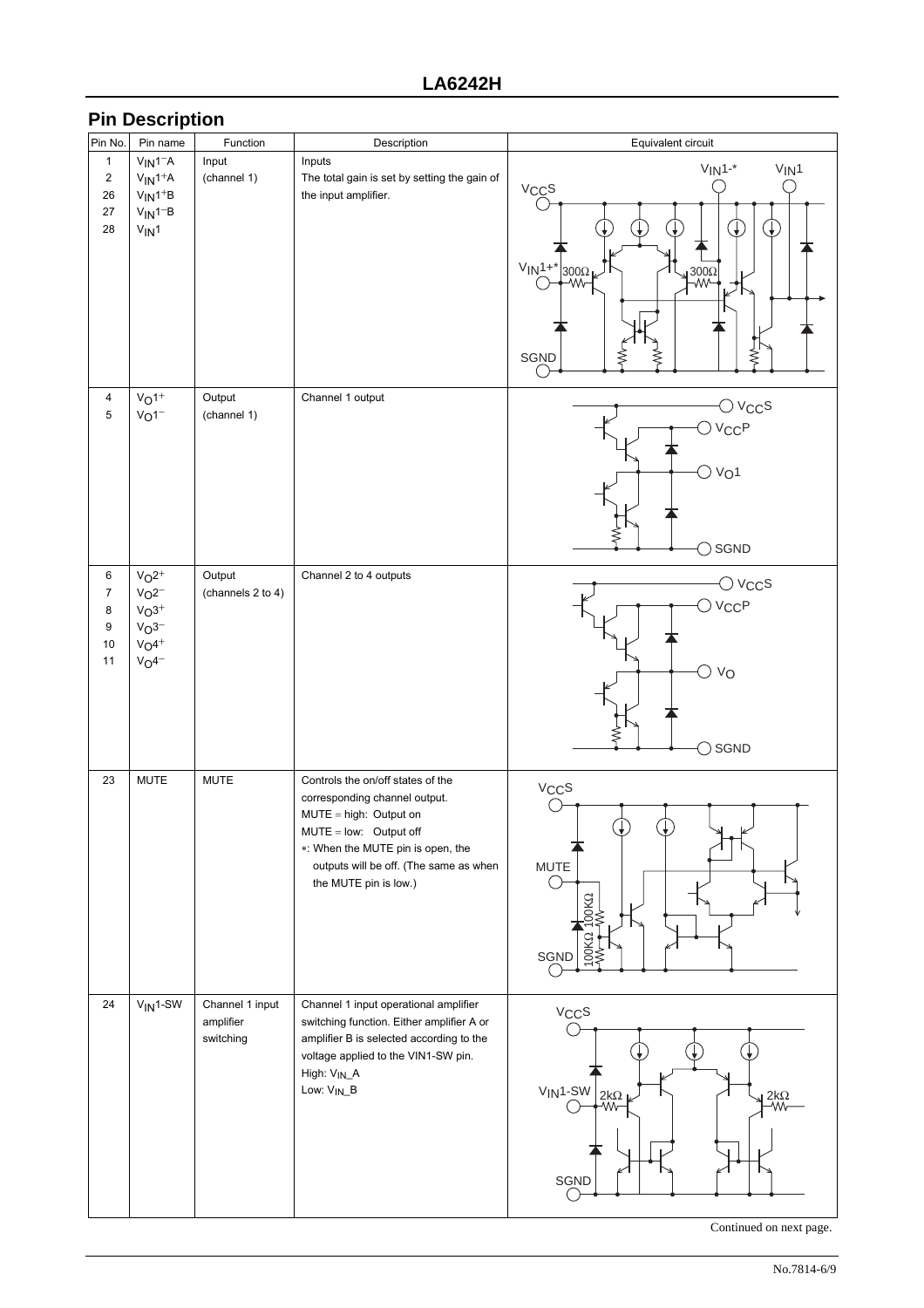|                                          | Continued from preceding page.                                                  |                            |                   |                                                                                                                                       |
|------------------------------------------|---------------------------------------------------------------------------------|----------------------------|-------------------|---------------------------------------------------------------------------------------------------------------------------------------|
| Pin No.                                  | Pin name                                                                        | Function                   | Description       | Equivalent circuit                                                                                                                    |
| $17\,$<br>18<br>15<br>$16\,$<br>13<br>14 | $V_{IN}2$<br>$V_{IN}$ 2G<br>$V_{IN}3$<br>$V_{IN}$ 3G<br>$V_{IN}4$<br>$V_{IN}4G$ | Input<br>(channels 2 to 4) | Inputs            | $\frac{11k\Omega}{W}$<br>$V_{IN}$ $\bigcirc$<br>$V_{\mathsf{IN}}G$<br>$V_{CC}S$<br>$\frac{300\Omega}{W}$<br>Vref<br>SGND              |
| 22                                       | <b>VREFIN</b>                                                                   | VREF                       | Reference voltage | $V_{CC}S$<br>┫┠<br><b>VREFIN</b><br>$\frac{300\Omega}{W}$<br>SGND<br>(                                                                |
| 19<br>$20\,$                             | <b>REGIN</b><br>REGOUT                                                          | REG                        | Regulator block   | $V_{CC}S$<br>C<br>NO<br>REGIN<br>$(\ )$<br>000<br>$\overline{P}^{\frac{300\Omega}{W}}$<br>REGOUT<br>≸<br>SGND<br>$\frac{1}{\sqrt{1}}$ |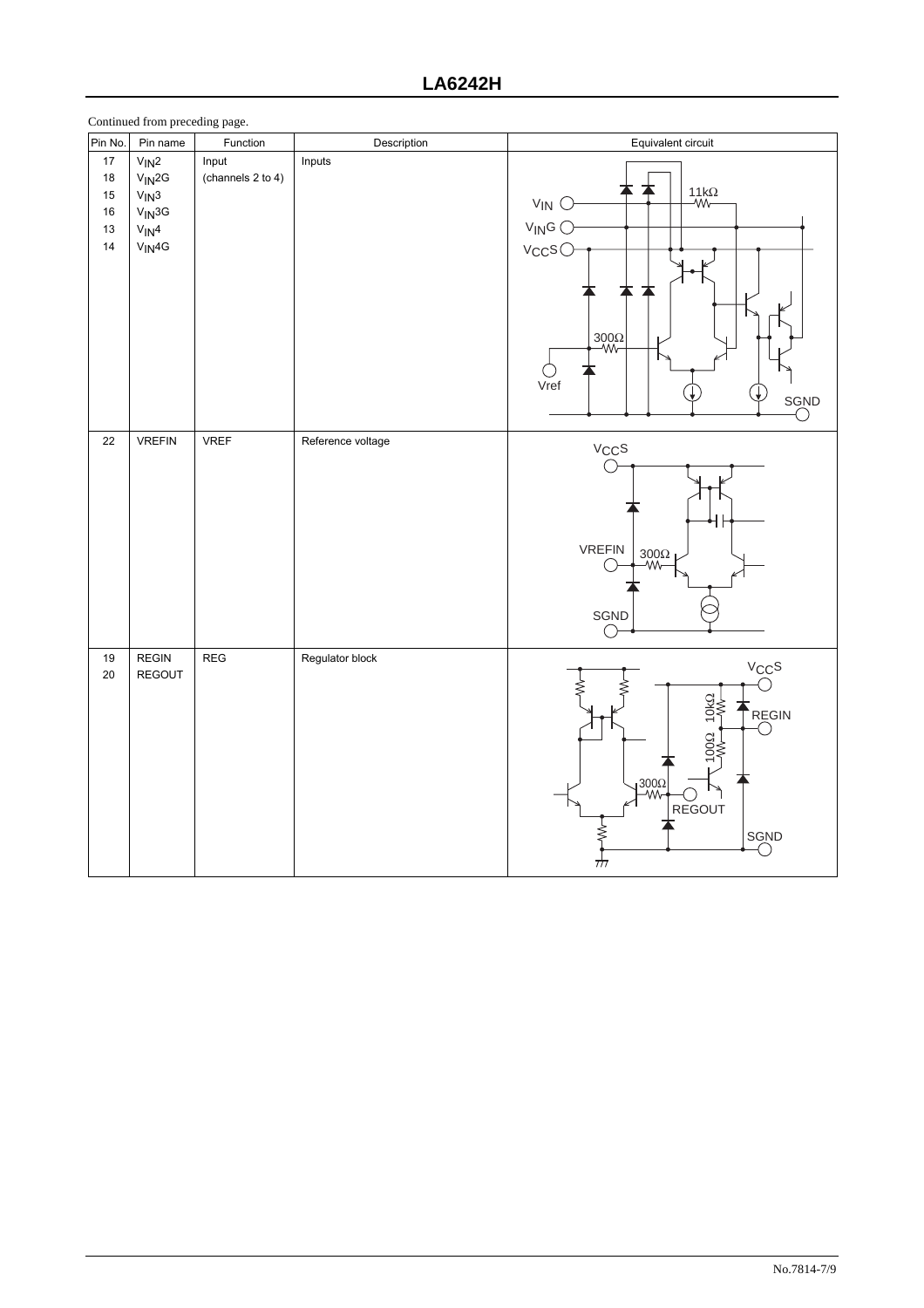## **MUTE, V<sub>IN</sub>1-SW**

• Relationship between the MUTE pin and the outputs

| <b>MUTE</b> | Outputs         |                 |                 |                 |
|-------------|-----------------|-----------------|-----------------|-----------------|
|             | CH <sub>1</sub> | CH <sub>2</sub> | CH <sub>3</sub> | CH <sub>4</sub> |
|             |                 |                 | on              |                 |
|             |                 |                 | off             |                 |

Note ∗1: When the outputs are off, they are in the high-impedance state.<br>∗2: The muting function applies to all channels.

• V<sub>IN</sub>1-SW and the channel 1 input operational amplifier

| $V_{IN}1-SW$ | Channel 1 input operational amplifier |
|--------------|---------------------------------------|
|              | AMP A                                 |
|              | AMP                                   |



• Muting

| MUTE | Output amplifiers |
|------|-------------------|
|      | ∩fl               |
|      | nn                |

#### **Overview of the input/output relationship**



Note: Only channel 1 has an added input operational amplifier.